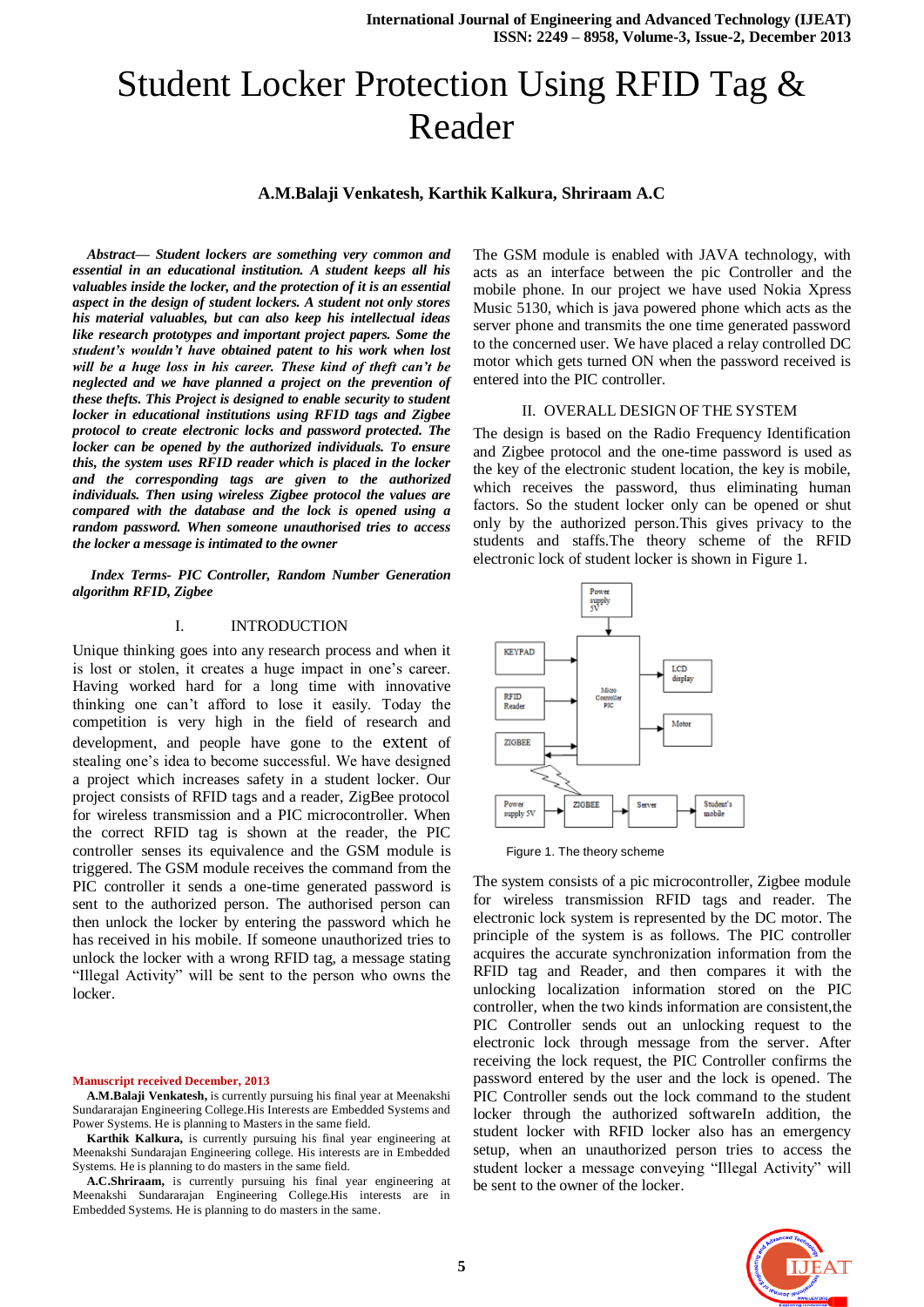#### III.THE HARDWARE DESIGN OF THE SYSTEM

*A.The design of the main control board*



Figure 2. The structure of the master board

The PIC controller PIC16F877 acquires the RFID data through the serial port and generates the one time password when the pattern matches. PIC microcontroller is based on Harvard architecture. The development of flash ROM helped open up the market, and Microchip was among the first to take advantage. The cheap and reprogrammable PIC16F877 became the most widely known, rapidly becoming the number one device for students. Flash ROM is one of the technical developments that made learning about microsystems easier and more interesting Flash ROM is one of the technical developments that made learning about microsystems easier and more interesting. Interactive circuit design software is another. The whole design process is now much more transparent, so that working systems are more quickly achievable by the beginner. Low-cost in-circuit debugging is another technique that helps get the final hardware up and running quickly, with only a modest expenditure on development tools. The structure of the main control board is show in figure2.

#### *B. The design of the electronic lock*

This part is formed by driving part, relays and radioFrequency Inductive zone. The electronic combination lock, and it will detect opening or closing state, when abnormality occurs (for example unlocking the locker using an unauthorized person by using an illegal RFID tag), the PIC microcontroller will send a message to the concerned person through the server which contains the java powered phone (nokia xpress music 5130).

## *C.The ZigBee protocol*

ZigBee is an established set of specifications for wireless personal area networking (WPAN), i.e., digital radio connections between computers and related devices. This kind of network eliminates use of physical data buses like USB and Ethernet cables. The devices could include telephones, hand-held digital assistants, sensors and controls located within a few meters of each other. ZigBee is one of the global standards of communication protocol formulated by the relevant task force under the IEEE 802.15 working group

## *D.RFID tag and RFID reader*

RFID stands for Radio Frequency Identification. RFID is one member in the family of Automatic Identification and Data Capture (AIDC) technologies and is a fast and reliable means of identifying objects. There are two main components: The Interrogator (RFID Reader) which transmits and receives the signal and the Transponder (tag)

that is attached to the object. An RFID tag is composed of a miniscule microchip and antenna. RFID tags can be passive or active and come in a wide variety of sizes, shapes, and forms. Communication between the RFID Reader and tags occurs wirelessly and generally does not require a line of sight between the devices. An RFID Reader can read through most anything with the exception of conductive materials like water and metal, but with modifications and positioning, even these can be overcome. The RFID Reader emits a low-power radio wave field which is used to power up the tag so as to pass on any information that is contained on the chip. In addition, readers can be fitted with an additional interface that converts the radio waves returned from the tag into a form that can then be passed on to another system, like a computer or any programmable logic controller. shapes, and forms. Communication between the RFID Reader and tags occurs wirelessly and generally does not require a line of sight between the devices. An RFID Reader can read through most anything with the exception of conductive materials like water.

## III. THE SOFTWARE DESIGN OF THE SYSTEM

## *A. The Random Number Generation Algorithm*

Random number generation algorithm is used to perform a computational task to generate a sequence of number or symbols in a random manner. The many applications of randomness have led to the development of several different methods for generating random data. Many of these have existed since ancient times, including dice, coin flipping, the shuffling of playing cards and many other techniques. Because of the mechanical nature of these techniques, generating large amounts of sufficiently random numbers (important in statistics) required a lot of work and/or time. Thus, results would sometimes be collected and distributed as random number tables. Nowadays, after the advent of computational random number generators, a growing number of government-run lotteries, and lottery games, are using RNGs instead of more traditional drawing methods. RNGs are also used today to determine the odds of modern slot machines. The figure for random key generation is shown in figure 3



Fig 3. Random key generation

## *B.Java program for OTP code*

The random password generated will be sent to the concerned student Using the java coding as shown in figure4.